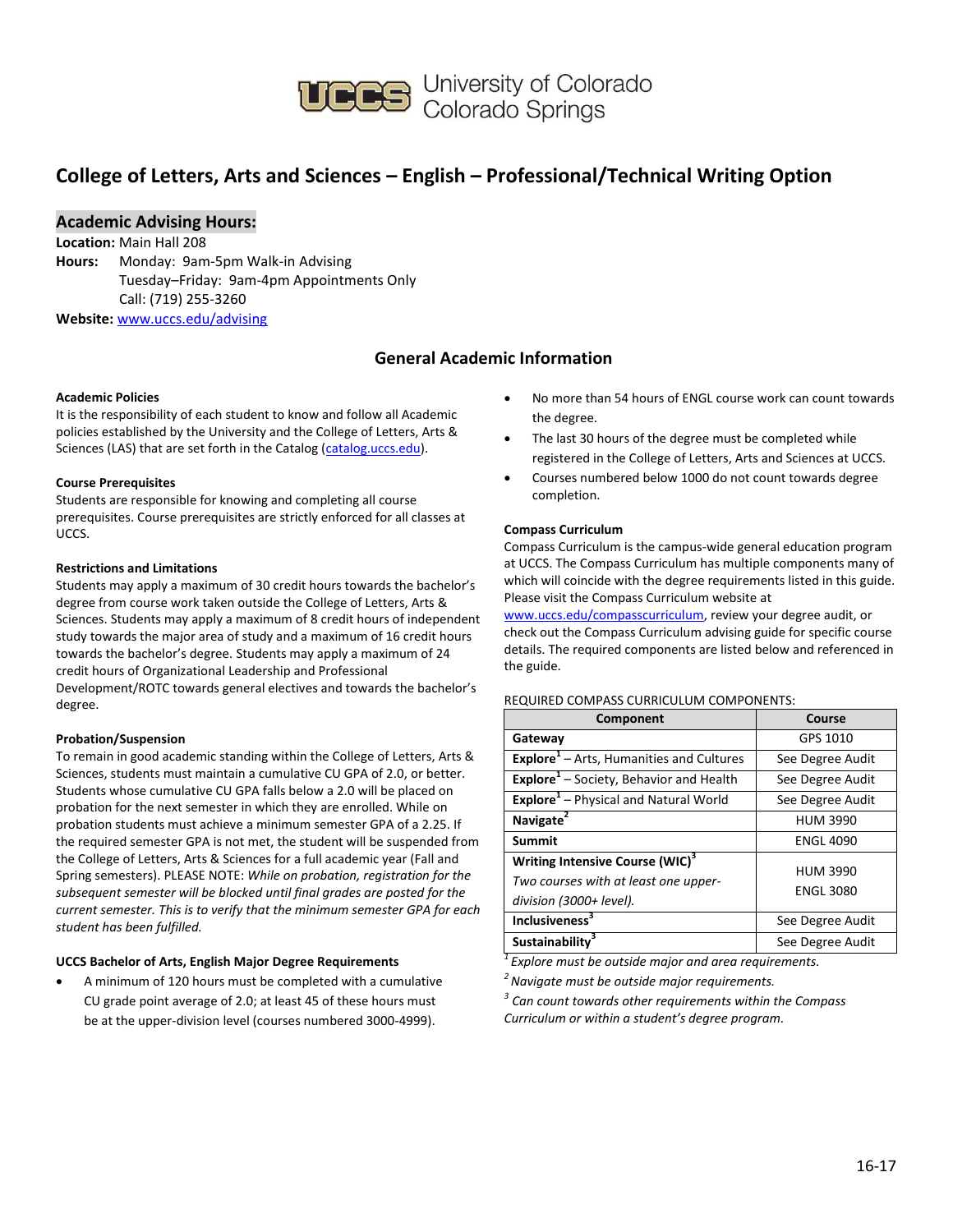# **DEPARTMENT OF ENGLISH – PROFESSIONAL/TECHNICAL WRITING OPTION**

**Department website**: [www.uccs.edu/english](http://www.uccs.edu/english)

| <b>Degree Requirements</b>                                                  | <b>Courses</b>                 |                                      |                                                                                                                                                                                                                        |                  |                                                                                                               |                                     |
|-----------------------------------------------------------------------------|--------------------------------|--------------------------------------|------------------------------------------------------------------------------------------------------------------------------------------------------------------------------------------------------------------------|------------------|---------------------------------------------------------------------------------------------------------------|-------------------------------------|
|                                                                             |                                |                                      |                                                                                                                                                                                                                        |                  |                                                                                                               |                                     |
| <b>English Major</b>                                                        | Course Number                  |                                      | <b>Course Title</b>                                                                                                                                                                                                    |                  |                                                                                                               |                                     |
| (42 hours)                                                                  | <b>ENGL 2010</b>               |                                      | Introduction to Literary Studies                                                                                                                                                                                       |                  |                                                                                                               |                                     |
|                                                                             | <b>ENGL 3000</b>               |                                      | Literary Criticism in Theory and Practice                                                                                                                                                                              |                  |                                                                                                               |                                     |
| The English major requires a                                                | <b>ENGL 3080</b>               |                                      | Advanced Business & Technical Writing                                                                                                                                                                                  |                  |                                                                                                               |                                     |
| minimum of 42 credit hours of ENGL                                          | <b>ENGL 3110</b>               |                                      | <b>Advanced Grammar</b>                                                                                                                                                                                                |                  |                                                                                                               |                                     |
| course work and a minimum of 27<br>credit hours of upper-division           | <b>British Literature</b>      |                                      | Complete one of the following: ENGL 2510, ENGL 2520, ENGL 2530,<br>ENGL 2540, ENGL 3530                                                                                                                                |                  |                                                                                                               |                                     |
| (3000+ level) ENGL course work.                                             | American                       |                                      | Complete one of the following: ENGL 2360, ENGL 2370, ENGL 3330,                                                                                                                                                        |                  |                                                                                                               |                                     |
| All ENGL courses must have a grade                                          | Literature                     |                                      | ENGL 3340, ENGL 3350, ENGL 3360, ENGL 3370                                                                                                                                                                             |                  |                                                                                                               |                                     |
| of "C-" or better.                                                          | Diversity                      |                                      | Complete one of the following: ENGL 3200, ENGL 3410, ENGL 3550,<br>ENGL 3600, ENGL 3650, ENGL 3900, ENGL 4860<br>Complete 6 hours courses from the following:<br>ENGL 3120, ENGL 3140, ENGL 3150, ENGL 3170, ENGL 3750 |                  |                                                                                                               |                                     |
| <b>NOTE: All new, incoming and</b>                                          | <b>Practice Courses</b>        |                                      |                                                                                                                                                                                                                        |                  |                                                                                                               |                                     |
| transferring English majors should<br>contact the English department to     | Technological-                 | Complete 6 hours from the following: |                                                                                                                                                                                                                        |                  |                                                                                                               | 6                                   |
| be assigned a faculty advisor, and                                          | <b>Literacy Courses</b>        |                                      | ENGL 3130, ENGL 3160, ENGL 3850                                                                                                                                                                                        |                  |                                                                                                               |                                     |
| attend a mandatory English                                                  | <b>Advanced Practice</b>       |                                      | Complete two courses from the following:                                                                                                                                                                               |                  |                                                                                                               | 6                                   |
| <b>Department Workshop within their</b>                                     | Courses                        |                                      | ENGL 4060, ENGL 4065, ENGL 4080, ENGL 4820, ENGL 4800 or<br>ENGL 4810 (only one)                                                                                                                                       |                  |                                                                                                               |                                     |
| first year at UCCS. Please see the<br><b>English Department website for</b> | <b>ENGL 4090</b>               |                                      | Professional Writing Senior Portfolio Seminar                                                                                                                                                                          |                  |                                                                                                               | 3                                   |
| more information.                                                           |                                |                                      |                                                                                                                                                                                                                        |                  |                                                                                                               |                                     |
|                                                                             |                                |                                      |                                                                                                                                                                                                                        |                  |                                                                                                               |                                     |
| Composition                                                                 |                                |                                      | Complete ENGL 1310, and either ENGL 2080 or 2090.                                                                                                                                                                      |                  |                                                                                                               |                                     |
| (6 hours)                                                                   | <b>ENGL 1310</b>               | Rhetoric & Writing I                 |                                                                                                                                                                                                                        |                  |                                                                                                               | 3                                   |
|                                                                             | <b>ENGL 2080</b>               |                                      | <b>Business &amp; Administrative Writing</b>                                                                                                                                                                           |                  |                                                                                                               |                                     |
|                                                                             | <b>OR</b>                      |                                      |                                                                                                                                                                                                                        |                  |                                                                                                               | 3                                   |
|                                                                             | <b>ENGL 2090</b>               |                                      | <b>Technical Writing and Presentation</b>                                                                                                                                                                              |                  |                                                                                                               |                                     |
|                                                                             | <b>PORT 3000</b>               |                                      | Writing Portfolio Assessment                                                                                                                                                                                           |                  |                                                                                                               | 0                                   |
|                                                                             |                                |                                      |                                                                                                                                                                                                                        |                  |                                                                                                               |                                     |
| <b>Reasoning Skills</b>                                                     |                                |                                      |                                                                                                                                                                                                                        |                  | Complete one of the courses listed below. Other options exist to fulfill this requirement. See the catalog or |                                     |
| (3 hours)                                                                   | your degree audit for details. |                                      |                                                                                                                                                                                                                        |                  |                                                                                                               |                                     |
|                                                                             | ID 1050                        |                                      |                                                                                                                                                                                                                        | <b>ID 2000</b>   |                                                                                                               |                                     |
|                                                                             |                                |                                      |                                                                                                                                                                                                                        |                  |                                                                                                               |                                     |
| <b>Area Requirements</b>                                                    | occurrence of HUM 3990.        |                                      |                                                                                                                                                                                                                        |                  | HUMANITIES - Complete 9 hours from the list of courses below. Course selection must include one               |                                     |
| (27 hours)                                                                  | AH 1000                        | AH 1001                              | AH 2800                                                                                                                                                                                                                | AH 2810          | AH 2820                                                                                                       | AH 2860                             |
|                                                                             | AH 2890                        | AH 3430                              | <b>COMM 2250</b>                                                                                                                                                                                                       | <b>COMM 3100</b> | <b>COMM 3500</b>                                                                                              | <b>COMM 4000</b>                    |
| All LAS students are required to                                            | FCS 3180                       | <b>FCS 3190</b>                      | FCS 3240                                                                                                                                                                                                               | FCS 3690         | <b>FCS 3890</b>                                                                                               | <b>FCS 4210</b>                     |
| complete 9 credit hours in each of                                          | <b>FILM 1000</b>               | <b>FILM 2000</b>                     | <b>FILM 3690</b>                                                                                                                                                                                                       | FR 3240          | <b>GER 3180</b>                                                                                               | GER 3190                            |
| three areas - humanities, social                                            | <b>HIST 1120</b>               | <b>HIST 1130</b>                     | HIST 1140                                                                                                                                                                                                              | HIST 1400        | <b>HIST 1410</b>                                                                                              | <b>HIST 1540</b>                    |
| sciences, and natural sciences. The                                         | <b>HIST 1600</b>               |                                      | <b>HUM 3990</b>                                                                                                                                                                                                        | ID 2000          | <b>MUS 1000</b>                                                                                               |                                     |
| total requirement is 27 hours.                                              | <b>MUS 2850</b>                | <b>HIST 1610</b><br><b>PHIL 1000</b> | <b>PHIL 1020</b>                                                                                                                                                                                                       | <b>PHIL 1120</b> | PHIL 1300                                                                                                     | <b>MUS 2050</b><br><b>PHIL 3000</b> |
|                                                                             | <b>PHIL 3100</b>               | <b>PHIL 3160</b>                     |                                                                                                                                                                                                                        | <b>PHIL 4070</b> |                                                                                                               | <b>SPAN 4210</b>                    |
| <b>Specific Limitations:</b>                                                | <b>THTR 1000</b>               | <b>THTR 3201</b>                     | <b>PHIL 3180</b><br><b>THTR 3202</b>                                                                                                                                                                                   | VA 1010          | <b>SPAN 3690</b><br>VA 1020                                                                                   | <b>WEST 2030</b>                    |
| > No more than two courses from                                             | <b>WEST 2040</b>               | <b>WEST 3020</b>                     | <b>WEST 3100</b>                                                                                                                                                                                                       | <b>WEST 3550</b> | <b>WEST 4050</b>                                                                                              | <b>WEST 4280</b>                    |
|                                                                             | <b>WEST 4920</b>               |                                      |                                                                                                                                                                                                                        |                  |                                                                                                               |                                     |
| any one discipline may be applied                                           |                                |                                      |                                                                                                                                                                                                                        |                  |                                                                                                               |                                     |
| to the area requirements.                                                   |                                |                                      | <b>SOCIAL SCIENCE - Complete 9 hours from the list of courses below.</b>                                                                                                                                               |                  |                                                                                                               |                                     |
| > Courses in the primary major may                                          | <b>ANTH 1020</b>               | <b>ANTH 1040</b>                     | <b>ANTH 2800</b>                                                                                                                                                                                                       | <b>ANTH 3040</b> | <b>ANTH 3260</b>                                                                                              | <b>ANTH 3270</b>                    |
| not be applied to area                                                      | COMM 1020                      | <b>COMM 2150</b>                     | <b>COMM 3440</b>                                                                                                                                                                                                       | <b>COMM 4200</b> | <b>COMM 4220</b>                                                                                              | <b>COMM 4250</b>                    |
| requirements.                                                               | <b>ECON 1000</b>               | <b>ECON 1010</b>                     | <b>ECON 1050</b>                                                                                                                                                                                                       | <b>ECON 2020</b> | <b>ECON 3150</b>                                                                                              | <b>ECON 3710</b>                    |
| > Courses may not be taken                                                  | GES 1980                       | GES 1990                             | <b>GRNT 2300</b>                                                                                                                                                                                                       | <b>GRNT 3000</b> | <b>MSGP 4100</b>                                                                                              | <b>PHIL 3200</b>                    |
| pass/fail.                                                                  | <b>PHIL 3210</b>               | <b>PHIL 4260</b>                     | <b>PHIL 4400</b>                                                                                                                                                                                                       | PSC 1010         | PSC 1100                                                                                                      | PSC 2080                            |
|                                                                             | PSC 2100                       | PSC 3300                             | PSC 4190                                                                                                                                                                                                               | PSC 4210         | PSC 4470                                                                                                      | PSY 1000                            |
|                                                                             | PSY 3630                       | SOC 1110                             | SOC 2200                                                                                                                                                                                                               | SOC 2220         | SOC 2250                                                                                                      | SOC 2300                            |
|                                                                             | SOC 2500                       | SOC 3070                             | SOC 3340                                                                                                                                                                                                               | SOC 3610         | <b>WEST 1010</b>                                                                                              | <b>WEST 2500</b>                    |
|                                                                             | <b>WEST 3060</b>               | <b>WEST 3070</b>                     | <b>WEST 3090</b>                                                                                                                                                                                                       | <b>WEST 3620</b> | <b>WEST 4100</b>                                                                                              | <b>WEST 4120</b>                    |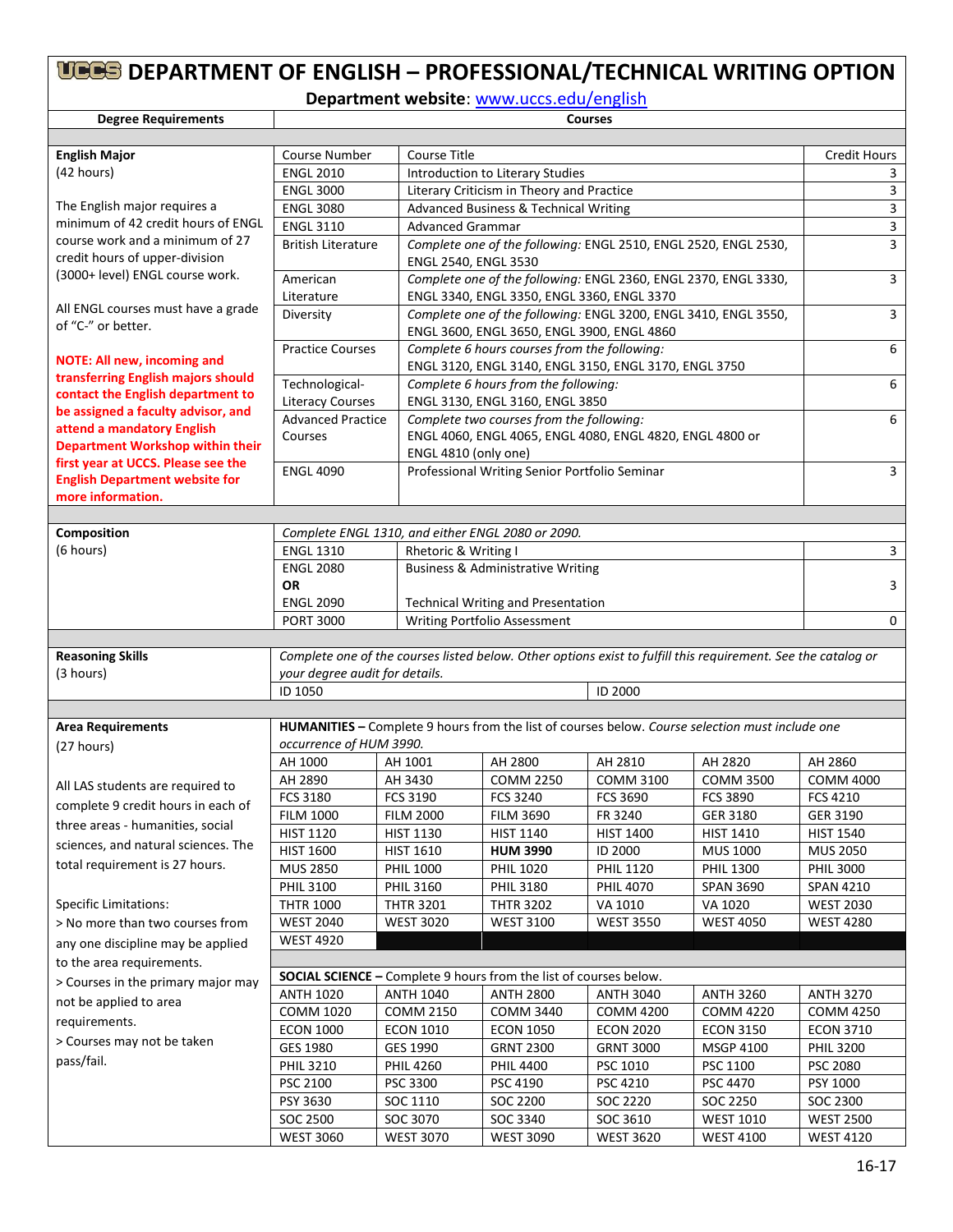|                                        | <b>WEST 4500</b>                                                                                                                                                                                          |                              |                                                                       |                                                                                                      |                   |                              |  |  |
|----------------------------------------|-----------------------------------------------------------------------------------------------------------------------------------------------------------------------------------------------------------|------------------------------|-----------------------------------------------------------------------|------------------------------------------------------------------------------------------------------|-------------------|------------------------------|--|--|
|                                        |                                                                                                                                                                                                           |                              |                                                                       |                                                                                                      |                   |                              |  |  |
|                                        | NATURAL SCIENCE - Complete 9 hours from the list of courses below. At least one course must have, or be,                                                                                                  |                              |                                                                       |                                                                                                      |                   |                              |  |  |
|                                        | a lab course. Lab courses are marked in bold.                                                                                                                                                             |                              |                                                                       |                                                                                                      |                   |                              |  |  |
|                                        | <b>ANTH 3370</b><br><b>ANTH 1030</b><br><b>ANTH 3320</b><br><b>ANTH 3340</b><br><b>BIOL 1000</b><br><b>BIOL 1050</b>                                                                                      |                              |                                                                       |                                                                                                      |                   |                              |  |  |
|                                        | <b>BIOL 1060</b>                                                                                                                                                                                          | <b>BIOL 2000</b>             | <b>BIOL 3750</b>                                                      | <b>CHEM 1101</b>                                                                                     | <b>CHEM 1102</b>  | <b>CHEM 1111</b>             |  |  |
|                                        | <b>CHEM 1112</b>                                                                                                                                                                                          | <b>CHEM 1121</b>             | <b>CHEM 1122</b>                                                      | <b>CHEM 1201</b>                                                                                     | <b>CHEM 1211</b>  | <b>CHEM 1401</b>             |  |  |
|                                        | <b>CHEM 1402</b>                                                                                                                                                                                          | <b>CHEM 1411</b>             | <b>CHEM 1412</b>                                                      | <b>CHEM 1511</b>                                                                                     | <b>CHEM 1513</b>  | <b>ENSC 1500</b>             |  |  |
|                                        |                                                                                                                                                                                                           |                              |                                                                       |                                                                                                      |                   |                              |  |  |
|                                        | <b>ENSC 1510</b>                                                                                                                                                                                          | <b>ENSC 1600</b><br>GES 3200 | <b>ENSC 1620</b>                                                      | <b>ENSC 3200</b>                                                                                     | <b>GES 1000</b>   | GES 1010<br><b>GEOL 1530</b> |  |  |
|                                        | <b>GES 1050</b>                                                                                                                                                                                           |                              | GES 3250                                                              | <b>GEOL 1010</b>                                                                                     | <b>GEOL 1020</b>  |                              |  |  |
|                                        | GEOL 3170                                                                                                                                                                                                 | <b>GEOL 3700</b>             | <b>GEOL 4660</b>                                                      | ID 2050                                                                                              | ID 3210           | PES 1000                     |  |  |
|                                        | PES 1040                                                                                                                                                                                                  | PES 1050                     | PES 1060                                                              | <b>PES 1090</b>                                                                                      | <b>PES 1100</b>   | <b>PES 1140</b>              |  |  |
|                                        | <b>PES 1160</b>                                                                                                                                                                                           | <b>PES 1170</b>              | PES 1310                                                              | PES 1600                                                                                             | <b>PES 1620</b>   | PES 1710                     |  |  |
|                                        | <b>PES 1720</b>                                                                                                                                                                                           | PSY 3270                     |                                                                       |                                                                                                      |                   |                              |  |  |
|                                        |                                                                                                                                                                                                           |                              |                                                                       |                                                                                                      |                   |                              |  |  |
| <b>Oral Communication, Cultural</b>    | ORAL COMMUNICATION - Complete one of the courses listed below.                                                                                                                                            |                              |                                                                       |                                                                                                      |                   |                              |  |  |
| <b>Diversity, and Global Awareness</b> | <b>BIOL 4040</b>                                                                                                                                                                                          | CHEM 4911                    | <b>CHEM 4921</b>                                                      | COMM 2010*                                                                                           | COMM 2100*        | COMM 3240*                   |  |  |
| <b>Requirements</b>                    | <b>COMM 4100</b>                                                                                                                                                                                          | <b>MATH 4040</b>             | PES 4810                                                              | <b>PHIL 1040</b>                                                                                     | <b>PHIL 4950</b>  | <b>TED 4600</b>              |  |  |
|                                        | <b>TED 4700</b>                                                                                                                                                                                           | THTR 2020*                   | <b>THTR 2030</b>                                                      | <b>THTR 2040</b>                                                                                     | <b>THTR 2050</b>  | <b>THTR 3100</b>             |  |  |
| Students are required to take one      |                                                                                                                                                                                                           |                              |                                                                       |                                                                                                      |                   |                              |  |  |
| course with a substantial              |                                                                                                                                                                                                           |                              | <b>CULTURAL DIVERSITY - Complete one of the courses listed below.</b> |                                                                                                      |                   |                              |  |  |
| component involving oral               | AH 3430                                                                                                                                                                                                   | <b>ANTH 3250</b>             | ANTH 3420*                                                            | ASL 4000                                                                                             | COMM 3280*        | ENGL 3320*                   |  |  |
| communication, one course that         | <b>ENGL 4060</b>                                                                                                                                                                                          | FCS 3360                     | FCS 4210*                                                             | GES 4680                                                                                             | <b>HIST 3520</b>  | <b>HIST 3580</b>             |  |  |
| increases their awareness of           | MUS 2050*                                                                                                                                                                                                 | PHIL 3180*                   | <b>PHIL 3230</b>                                                      | <b>PHIL 4550</b>                                                                                     | SOC 2200*         | SOC 2250*                    |  |  |
| cultural diversity, and one course     | SOC 3220*                                                                                                                                                                                                 | SOC 3250*                    | SOC 3290*                                                             | SOC 4240*                                                                                            | SOC 4290*         | SOC 4390*                    |  |  |
| that increases their awareness of      | SOC 4480*                                                                                                                                                                                                 | SOC 4680                     | SPAN 4210*                                                            | <b>SPAN 4420</b>                                                                                     | <b>THTR 3240</b>  | WEST 1010*                   |  |  |
| global issues.                         | <b>WEST 2020</b>                                                                                                                                                                                          | WEST 3090*                   | <b>WEST 3130</b>                                                      | WEST 3150*                                                                                           | <b>WEST 3250</b>  | WEST 3290*                   |  |  |
|                                        | <b>WEST 3360</b>                                                                                                                                                                                          | WEST 3420*                   | <b>WEST 3520</b>                                                      | <b>WEST 3580</b>                                                                                     | WEST 4120*        | WEST 4280*                   |  |  |
| All courses in this section can count  | WEST 4390*                                                                                                                                                                                                | WEST 4480*                   | <b>WEST 4500*</b>                                                     | <b>WEST 4550</b>                                                                                     | <b>WEST 4680</b>  | WEST 4920*                   |  |  |
| towards other requirements.            |                                                                                                                                                                                                           |                              |                                                                       |                                                                                                      |                   |                              |  |  |
| Courses marked with an asterisk (*)    |                                                                                                                                                                                                           |                              | GLOBAL AWARENESS - Complete one of the courses listed below.          |                                                                                                      |                   |                              |  |  |
| can count towards specific             | AH 3450                                                                                                                                                                                                   | AH 3460                      | AH 4450                                                               | AH 4470                                                                                              | ANTH 1040*        | ANTH 3040*                   |  |  |
| requirements; courses without an       | CHEM 1111*                                                                                                                                                                                                | CHEM 4521*                   | <b>ECON 3590</b>                                                      | ECON 3710*                                                                                           | <b>ENGL 2600*</b> | ENGL 2610*                   |  |  |
| asterisk will count towards General    | <b>ENGL 4065</b>                                                                                                                                                                                          | <b>EUST 3000</b>             | FCS 3180*                                                             | FCS 3190*                                                                                            | FCS 3250          | FCS 3380*                    |  |  |
| Electives.                             | FCS 3690*                                                                                                                                                                                                 | FCS 3890*                    | FILM 2000*                                                            | FILM 3690*                                                                                           | FR 3250           | GER 3180*                    |  |  |
|                                        | GER 3190*                                                                                                                                                                                                 | GES 1980*                    | GES 1990*                                                             | GES 3070*                                                                                            | GES 3400*         | GES 3820*                    |  |  |
|                                        | GES 3980*                                                                                                                                                                                                 | GES 4640                     | <b>GRNT 3560</b>                                                      | HIST 1110*                                                                                           | HIST 1120*        |                              |  |  |
|                                        | HIST 1140*                                                                                                                                                                                                |                              |                                                                       |                                                                                                      |                   | HIST 1130*                   |  |  |
|                                        |                                                                                                                                                                                                           | HIST 1400*                   | HIST 1410*                                                            | HIST 1600*<br>HIST 3590*                                                                             | HIST 1610*        | HIST 3120*                   |  |  |
|                                        | HIST 3220*                                                                                                                                                                                                | HIST 3560*                   | <b>HIST 3570</b>                                                      |                                                                                                      | <b>HIST 3680</b>  | HIST 4050*                   |  |  |
|                                        | <b>HIST 4060</b>                                                                                                                                                                                          | HIST 4130*                   | HIST 4150*                                                            | HIST 4160*                                                                                           | HIST 4280*        | <b>HIST 4860</b>             |  |  |
|                                        | ID 3700                                                                                                                                                                                                   | ID 3710                      | ID 3720                                                               | ID 3730                                                                                              | ID 3740           | ID 3750                      |  |  |
|                                        | ID 3760                                                                                                                                                                                                   | MUS 3150*                    | PHIL 1300*                                                            | <b>PHIL 1400</b>                                                                                     | PHIL 3000*        | PHIL 3100*                   |  |  |
|                                        | PHIL 3240*                                                                                                                                                                                                | <b>PHIL 3345</b>             | <b>PHIL 3400</b>                                                      | <b>PHIL 3480</b>                                                                                     | <b>PHIL 3490</b>  | <b>PHIL 3500</b>             |  |  |
|                                        | PSC 1010*                                                                                                                                                                                                 | PSC 2070                     | PSC 2080*                                                             | PSC 2090                                                                                             | PSC 3240          | PSC 4170                     |  |  |
|                                        | PSC 4190*                                                                                                                                                                                                 | PSC 4210*                    | PSC 4570                                                              | PSC 4580                                                                                             | PSC 4590          | PSY 3560                     |  |  |
|                                        | SOC 2220*                                                                                                                                                                                                 | SOC 3340*                    | SOC 4380*                                                             | SOC 4600                                                                                             | SOC 4660*         | SOC 4700*                    |  |  |
|                                        | SPAN 3690*                                                                                                                                                                                                | WEST 3380*                   | WEST 3480*                                                            | <b>WEST 3560</b>                                                                                     | <b>WEST 3680</b>  | WEST 4050*                   |  |  |
|                                        | <b>WEST 4060</b>                                                                                                                                                                                          | <b>WEST 4170</b>             | WEST 4380*                                                            | WEST 4700*                                                                                           |                   |                              |  |  |
|                                        |                                                                                                                                                                                                           |                              |                                                                       |                                                                                                      |                   |                              |  |  |
| <b>Compass Curriculum</b>              |                                                                                                                                                                                                           |                              |                                                                       | Complete all Compass Curriculum requirements not already completed as part of the above program. The |                   |                              |  |  |
| (12 hours)                             |                                                                                                                                                                                                           |                              |                                                                       |                                                                                                      |                   |                              |  |  |
|                                        | Gateway Seminar (GPS 1010) must be completed by all students. Explore courses must be completed<br>outside of the major and Area Requirements. All other Compass Curriculum requirements can be completed |                              |                                                                       |                                                                                                      |                   |                              |  |  |
|                                        |                                                                                                                                                                                                           |                              |                                                                       |                                                                                                      |                   |                              |  |  |
|                                        | within the degree requirements above. To see a list of all Compass Curriculum courses, please visit:                                                                                                      |                              |                                                                       |                                                                                                      |                   |                              |  |  |
|                                        | www.uccs.edu/compasscurriculum.                                                                                                                                                                           |                              |                                                                       |                                                                                                      |                   |                              |  |  |
|                                        |                                                                                                                                                                                                           |                              |                                                                       |                                                                                                      |                   |                              |  |  |
| <b>General Electives</b>               | Complete additional courses to meet total and upper-division requirements for your degree program.                                                                                                        |                              |                                                                       |                                                                                                      |                   |                              |  |  |
| (12-21 hours)                          |                                                                                                                                                                                                           |                              |                                                                       |                                                                                                      |                   |                              |  |  |
|                                        |                                                                                                                                                                                                           |                              |                                                                       |                                                                                                      |                   |                              |  |  |
|                                        |                                                                                                                                                                                                           |                              |                                                                       |                                                                                                      |                   |                              |  |  |